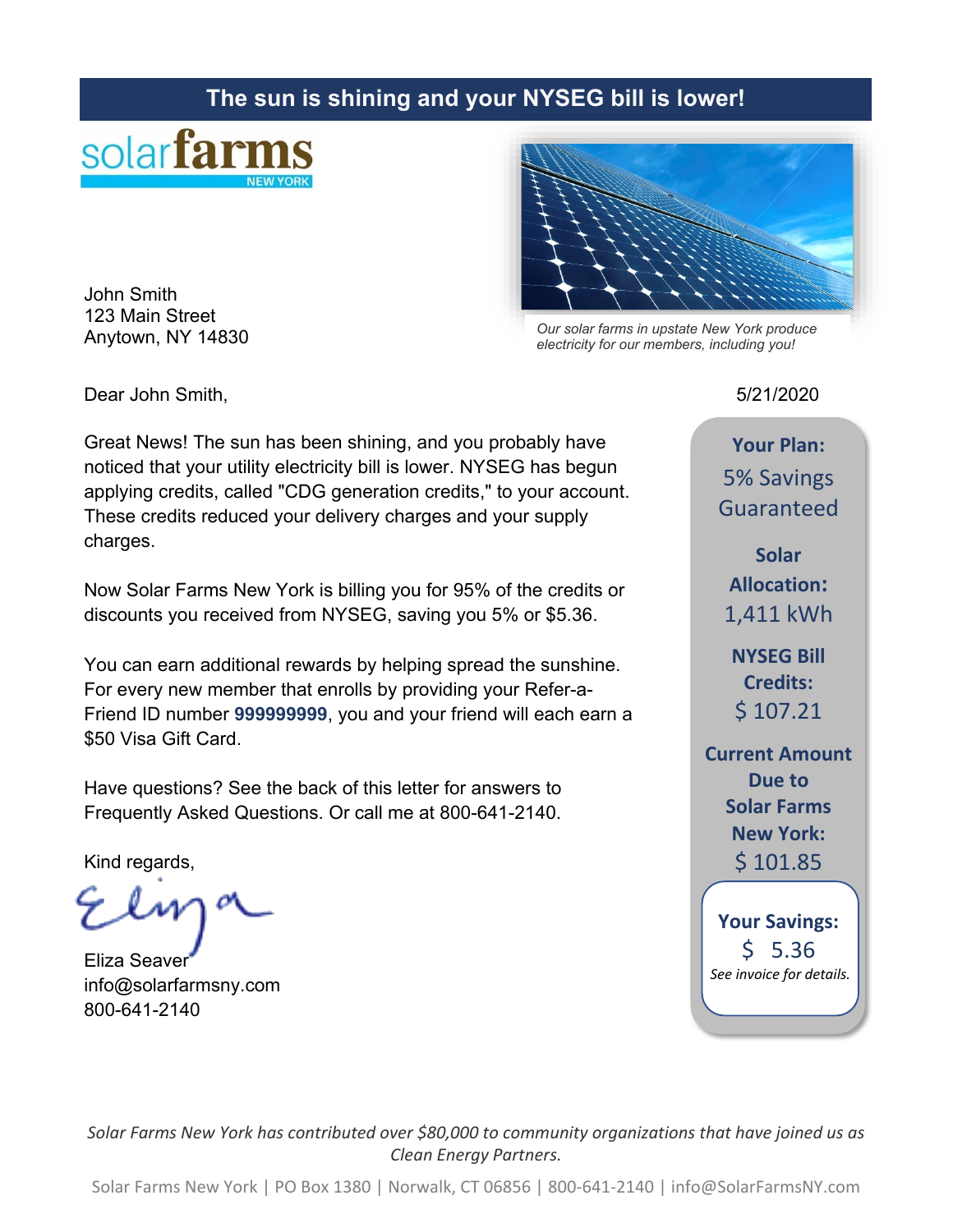# **FREQUENTLY ASKED QUESTIONS**

## **HOW CAN I BE SURE I RECEIVED MY SOLAR CREDITS ON MY NYSEG BILL?**

Your solar credits will appear as "CDG Generation Credits" on your NYSEG bill. "CDG" is short for Community Distributed Generation and is another name for community solar farms. You'll see your credits in two places: 1) the "Electricity Delivery Charges" section and 2) in either the "Electricity Supply Charges" or "Miscellaneous Charges" section. Your NYSEG bill will be reduced by the amount of solar credits on your bill.

| <b>Electricity Delivery Charges</b>                                                                                                          |                                                                                   |                                              |                                                    |
|----------------------------------------------------------------------------------------------------------------------------------------------|-----------------------------------------------------------------------------------|----------------------------------------------|----------------------------------------------------|
| Basic service charge<br>Delivery charge<br>Transition charge<br>Revenue decoupling mech<br>SBC charge<br>SBC charge<br>CDG generation credit | 1192<br>@<br>@@<br>kwh<br>1192<br>kwh<br>1192<br>kwh<br>1192<br>kwh<br>663<br>kwh | 0.0403<br>0.00162966<br>0.000024<br>0.005932 | 15.11<br>48.04<br>1.94<br>0.03<br>7.07<br>$-57.08$ |
| <b>Subtotal Electricity Delivery</b>                                                                                                         |                                                                                   |                                              | \$15.11                                            |
|                                                                                                                                              |                                                                                   |                                              |                                                    |
| <b>Electricity Supply Charges</b>                                                                                                            |                                                                                   |                                              |                                                    |
| Supply charge<br>Merchant function charge - Oct<br>Merchant function charge - Nov<br>CDG generation credit                                   | 1192<br>@<br>@<br>kwh<br>635<br>kwh<br>557<br>kwh<br>529<br>kwh                   | 0.03578285<br>0.002501<br>0.002386           | 42.65<br>1,59<br>1.33<br>$-45.57$                  |

### **HOW ARE MY SAVINGS CALCULATED?**

Each month NYSEG will apply solar credits based on your monthly usage. Solar Farms New York then bills you at your guaranteed discount for the value of the solar credits you received.

#### **AM I BEING DOUBLED-BILLED?**

Although you are receiving two separate bills, your NYSEG bill reduces your electricity costs by the amount of CDG credits you receive, and Solar Farms New York bills for the credits at a reduced rate. In other words, you are paying Solar Farms New York LESS than you would otherwise pay NYSEG.

#### **CAN I SET UP AUTO-PAY ON MY SOLAR FARMS NEW YORK BILL?**

Yes, it's easy! Call us at 800-641-2140 and we'll set your account up for Direct Debit from your bank account, so you won't need to remember payment dates. You'll still receive a confirmation in the mail for your records. Plus, as an extra bonus, you'll also receive a \$25 credit on your next statement.

#### **WHAT IF I FORGET TO PAY MY BILL?**

No worries. Simply call, and we'll assist you.

#### **WHY DO I ONLY SEE PART OF MY PROMOTIONAL CREDIT ON MY SOLAR FARMS NEW YORK BILL?**

Sometimes your promotional credit will exceed your entire payment due to us for that month. If this happens, you will see the remaining dollar credit on your next bill from Solar Farms New York.

#### **WHY AM I RECEIVING MY SOLAR FARMS NEW YORK BILL NOW INSTEAD OF WITH MY NYSEG BILL?**

As a community solar program, we rely on NYSEG reporting your usage and solar credits received to produce our bill. Your Solar Farms New York bill will be a few weeks behind your NYSEG bill. If you compare your Solar Farms New York bill against the related NYSEG bill, your solar credits will match up, with your guaranteed savings applied. We only bill for solar credits you have already received through NYSEG.